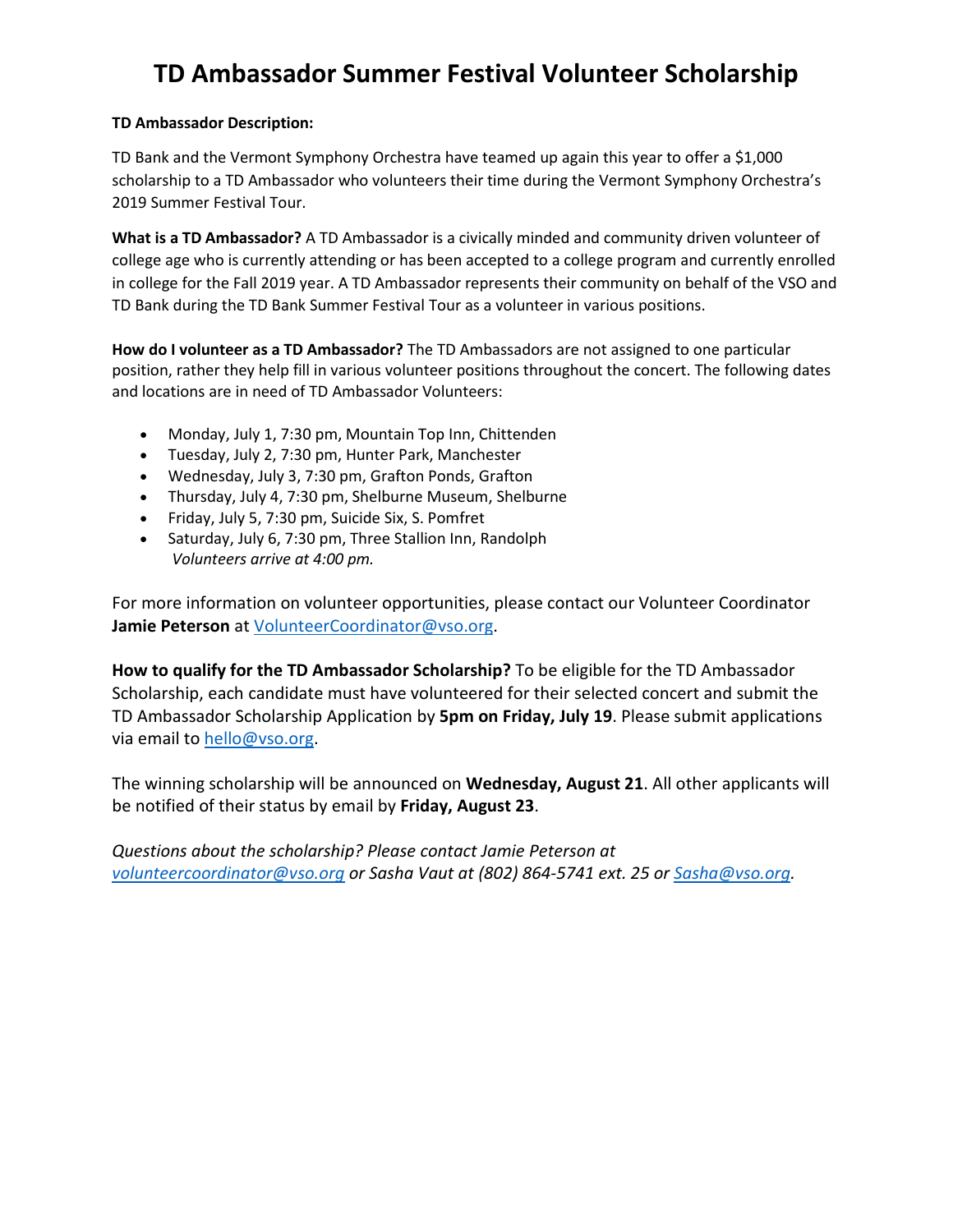## TD Ambassador Scholarship Application Summer Festival Tour 2019

| <b>CONTACT INFORMATION</b>                                                                                                                      |     |                           |         |  |
|-------------------------------------------------------------------------------------------------------------------------------------------------|-----|---------------------------|---------|--|
| <b>Volunteer Name:</b>                                                                                                                          |     | <b>Volunteer concert:</b> |         |  |
| <b>Primary Mailing Address:</b>                                                                                                                 |     |                           |         |  |
| City/State/Zip Code:                                                                                                                            |     |                           |         |  |
| <b>Phone Numbers: (h)</b>                                                                                                                       | (c) |                           | (email) |  |
| <b>College:</b>                                                                                                                                 |     | <b>Graduation year:</b>   |         |  |
| <b>APPLICATION</b>                                                                                                                              |     |                           |         |  |
| Question 1: What motivated you to volunteer for the Summer Festival Tour?                                                                       |     |                           |         |  |
| Question 2: How does music fit into your life?                                                                                                  |     |                           |         |  |
| Question 3: What does it mean to you for a company like TD to support this concert series and to<br>support music aspirations for young adults? |     |                           |         |  |
| Question 4: Have you been involved with community service projects before? If so, what is your<br>most memorable experience?                    |     |                           |         |  |